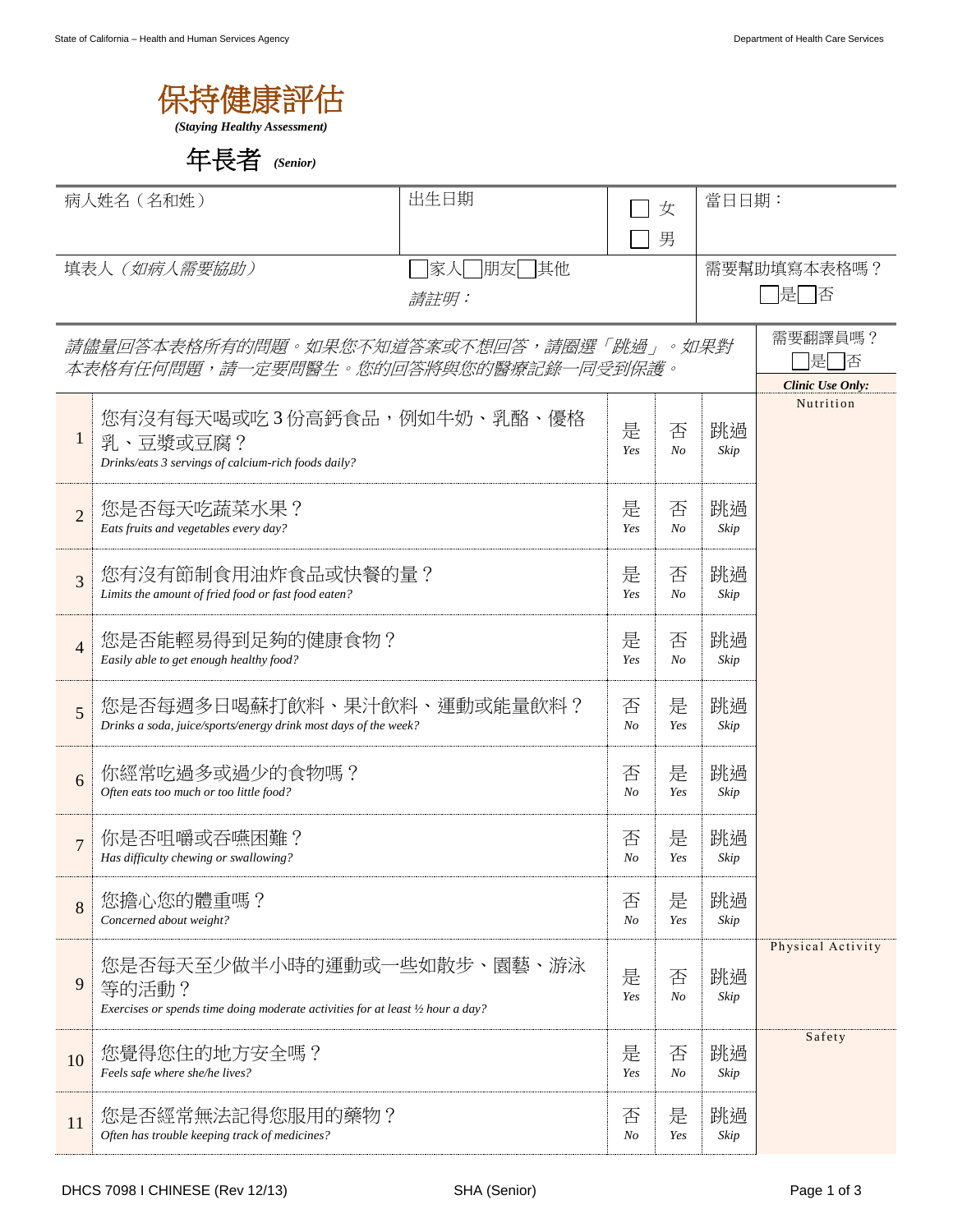| 12 | 家人或朋友是否擔心您駕駛?<br>Family members/friends worried about her/his driving?                                                         | 否<br>N <sub>O</sub> | 是<br>Yes     | 跳過<br>Skip |                               |
|----|--------------------------------------------------------------------------------------------------------------------------------|---------------------|--------------|------------|-------------------------------|
| 13 | 您最近有沒有出車禍?<br>Had any car accidents lately?                                                                                    | 否<br>N <sub>O</sub> | 是<br>Yes     | 跳過<br>Skip |                               |
| 14 | 您是否有時跌倒而導致受傷,或很難起來?<br>Sometimes falls and hurts self, or has difficulty getting up?                                           | 否<br>$N_{O}$        | 是<br>Yes     | 跳過<br>Skip |                               |
| 15 | 在過去一年中您有沒有被打、打耳光、被踢,或被傷害<br>身體?<br>Been hit, slapped, kicked, or physically hurt by someone in past year?                      | 否<br>No             | 是<br>Yes     | 跳過<br>Skip |                               |
| 16 | 您是否在家裡或住處存放槍枝?<br>Keeps a gun in house or place where she/he lives?                                                            | 否<br>N <sub>O</sub> | 是<br>Yes     | 跳過<br>Skip |                               |
| 17 | 您每天都有刷牙和使用牙線嗎?<br>Brushes and flosses teeth daily?                                                                             | 是<br>Yes            | 否<br>$N_{O}$ | 跳過<br>Skip | Dental Health                 |
| 18 | 你是否經常感到悲傷,絕望,憤怒,或擔心?<br>Often feels sad, hopeless, angry, or worried?                                                          | 否<br>$N_{O}$        | 是<br>Yes     | 跳過<br>Skip | Mental Health                 |
| 19 | 您是否經常有睡眠問題?<br>Often has trouble sleeping?                                                                                     | 否<br>N <sub>O</sub> | 是<br>Yes     | 跳過<br>Skip |                               |
| 20 | 您或其他人是否認為您記憶有困難?<br>Thinks or others think that she/he is having trouble remembering things?                                   | 否<br>$N_{O}$        | 是<br>Yes     | 跳過<br>Skip |                               |
| 21 | 你是否抽煙或嚼煙?<br>Smokes or chews tobacco?                                                                                          | 否<br>No             | 是<br>Yes     | 跳過<br>Skip | Alcohol, Tobacco,<br>Drug Use |
| 22 | 是否有朋友或家人在您家或住處抽煙?<br>Friends/family members smoke in house or place where she/he lives?                                        | 否<br>N <sub>O</sub> | 是<br>Yes     | 跳過<br>Skip |                               |
| 23 | 在過去幾年中,您是否曾一天內喝4或更多杯酒?<br>In the past year, had 4 or more alcohol drinks in one day?                                           | 否<br>No             | 是<br>Yes     | 跳過<br>Skip |                               |
| 24 | 您是否使用任何藥物,幫助您睡眠、放鬆、平靜下來、感覺<br>更好或減肥?<br>Uses any drugs/medicines to help sleep, relax, calm down, feel better, or lose weight? | 否<br>$N_{O}$        | 是<br>Yes     | 跳過<br>Skip |                               |
| 25 | 你是否覺得您或您的伴侶可能得了性傳播感染(STI)<br>,如衣<br>原體,淋病,生殖器疣等?<br>Thinks she/he or partner could have an STI?                                | 否<br>$N_{O}$        | 是<br>Yes     | 跳過<br>Skip | Sexual Issues                 |